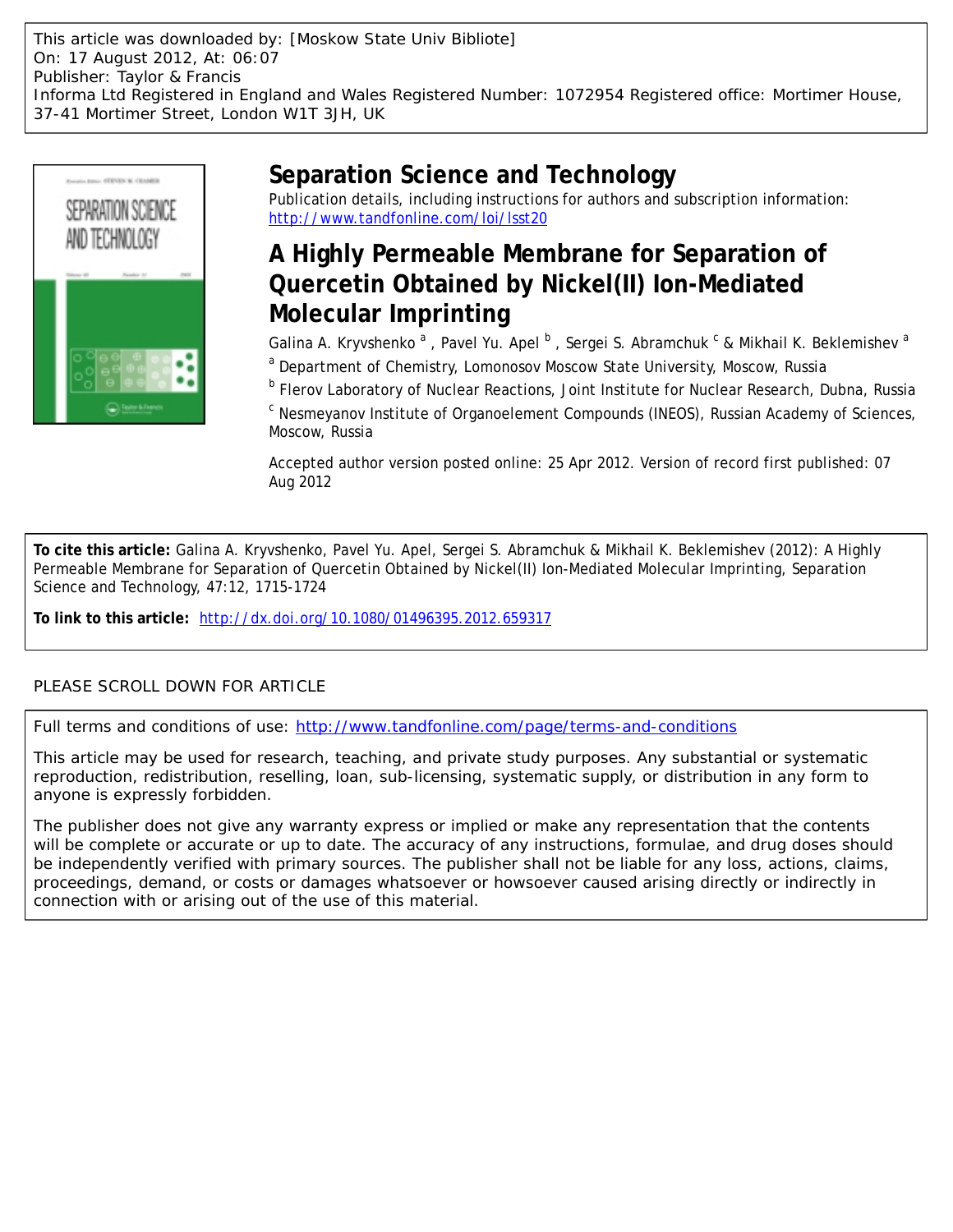

## A Highly Permeable Membrane for Separation of Quercetin Obtained by Nickel(II) Ion-Mediated Molecular Imprinting

Galina A. Kryvshenko,<sup>1</sup> Pavel Yu. Apel,<sup>2</sup> Sergei S. Abramchuk,<sup>3</sup> and Mikhail K. Beklemishev<sup>1</sup>

<sup>1</sup>Department of Chemistry, Lomonosov Moscow State University, Moscow, Russia <sup>2</sup> Flerov Laboratory of Nuclear Reactions, Joint Institute for Nuclear Research, Dubna, Russia <sup>3</sup>Nesmeyanov Institute of Organoelement Compounds (INEOS), Russian Academy of Sciences, Moscow, Russia

A polymer membrane imprinted with quercetin has been synthesized in the presence of nickel(II) acetate as a metal ion mediator. A mixture of methacrylic acid (MAA), ethylene glycol dimethacrylate (EGDMA), tetrahydrofuran (THF) – methanol (3:1 v/v) as a solvent and Darocur<sup>®</sup> 1173 (2-hydroxy-2-methyl-1-phenyl-propan-1-one) as a photoinitiator was polymerized on a track-etched membrane (pores  $0.4 \mu m$ ) used as a support. The polymer formed regular layers on both sides of the membrane and filled the pores. The highest initial flux of the template of  $1.8 \cdot 10^{-7}$  mol $\cdot$  cm<sup>-2</sup> $\cdot$ h<sup>-1</sup> was observed for its diffusion from THF/acetate buffer (20:80,  $v/v$ ) into THF. Membranes polymerized with nickel(II) were both more permeable and more selective. The maximum selectivity factors, calculated by using percent permeation, were  $4.5$  (quercetin/rutin) and  $4.9$  (quercetin/naringenin).

Keywords molecular imprinting; photopolymerization; preconcentration by membrane diffusion; quercetin; track-etched membranes

#### INTRODUCTION

Molecular imprinting has become a powerful tool of separation in analytical chemistry (1,2). Molecularly imprinted polymers (MIPs) are in most cases obtained by bulk polymerization, which, however, requires grinding and sieving of the obtained polymer block. In many cases it is advantageous to use molecularly imprinted membranes (MIMs) (3) that enable quasi-one-step separations based on selective membrane diffusion; MIMs are easy to obtain, as polymerization of thin films is fast and reproducible. However, the potential of MIMs as a means of selective separation of analytes is not yet fully disclosed.

A known method to create high-quality recognition sites is metal ion-mediated imprinting. It is based on the formation

of a pre-polymerization complex by a template, a monomer, and a transition metal ion. Imprinting of transition metal complexes has been known since the 1950s, (4) while successful imprinting of an organic compound based on this approach was only reported in 1985 (5). Recently, metal ion-mediated imprinting has been applied to obtaining bulk-polymerized MIPs for bilirubin, (6) peptides, (7,8) proteins, (9) and small ions (formate, acetate) (10). However, this principle was rarely applied for obtaining imprinted membranes (11). The advantages of a metal ion-mediated approach are the possibility of obtaining imprints for the templates with internal hydrogen bonds (12) (such as quercetin containing two molecules of hydrogen-bound water that may block the hydroxy groups, preventing them from interacting with the functional monomer) and the possibility of using more polar polymerization solvents that are known to be more effective porogens (13,14), as the coordination bonds allow the metal ion to stabilize the prepolymerization complex more efficiently than hydrogen and Van der Waals bonds. Various transition metals were used in obtaining MIPs and MIMs, among which  $Ni<sup>2+</sup>$ was not extensively studied. When obtaining the polymers imprinted with a peptide, nickel(II) provided better rebinding properties than  $Mg^{2+}$ , Fe<sup>2+</sup>, Zn<sup>2+</sup>, Co<sup>2+</sup>, and  $Cu^{2+}$  (7). In this study we use nickel(II) acetate as a source of transition metal ions, unlike the prototype papers, where  $\text{Zn}^{2+}$  (11) and  $\text{Cu}^{2+}$  (15) were used.

To refine the techniques of obtaining imprinted membranes, it is desirable to use some extensively studied compounds as model templates. One of the most common bioflavonoids, quercetin was widely used for the preparation of selective MIPs in a number of papers, (13,17–21) including some research using the principle of metal ion-mediated imprinting (11,15,22). This compound, which may be regarded as a ''standard template,'' was used in this study.

A weak spot of many MIPs is slow mass transfer (2). Diffusion may occur on the timescale of hours; for instance,

Received 10 January 2012; accepted 17 January 2012.

Address correspondence to M. K. Beklemishev, Lomonosov Moscow State University, Department of Chemistry, 119991 GSP-1, Moscow, Russia. Tel.:  $+7(495)$  939-5468. E-mail: mkb $@$ analyt.chem.msu.ru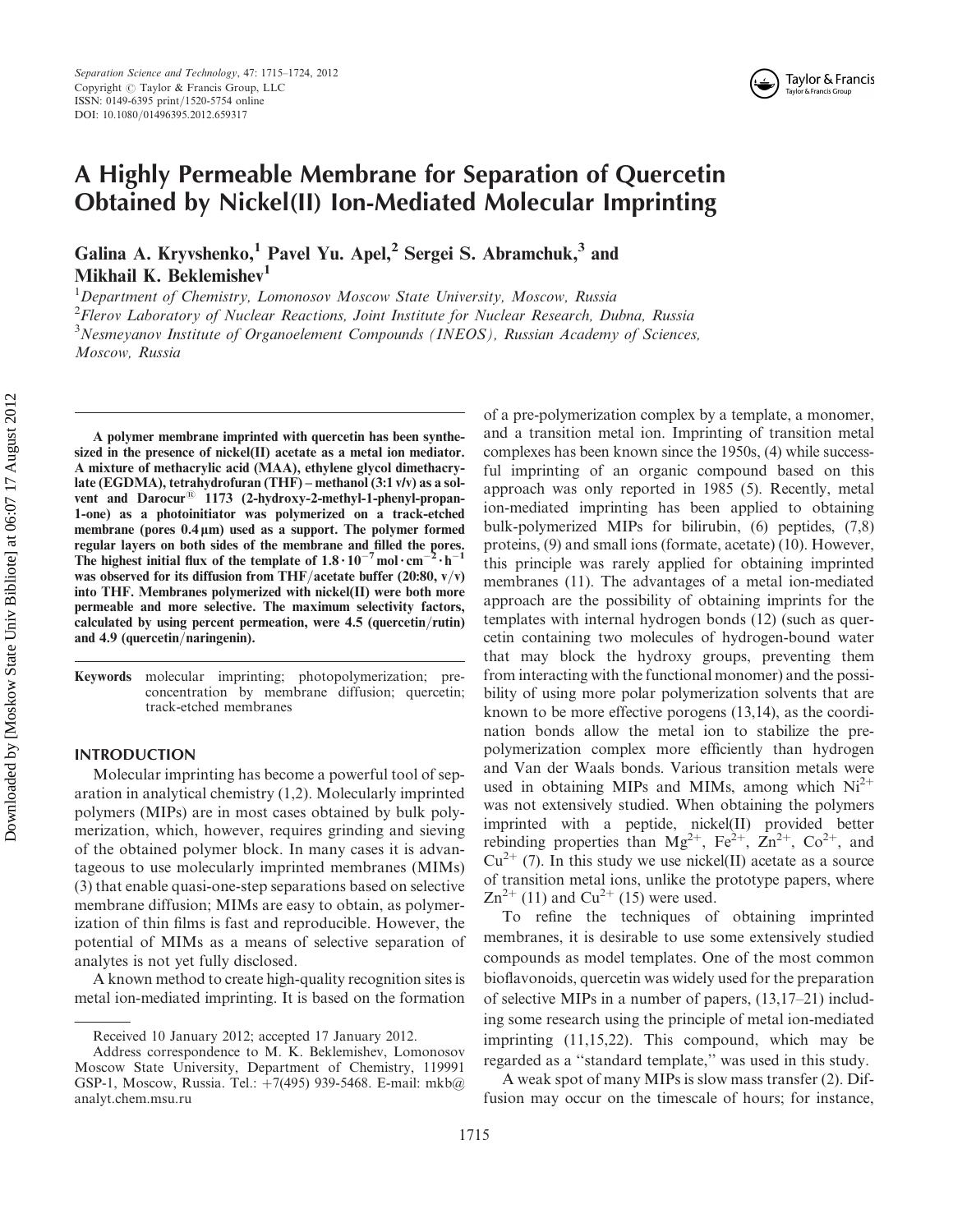one of the most selective quercetin-imprinted membranes requires 30 h to only transport 2.3% of the template (11), which attracts interest to systems with more rapid diffusion. To accelerate template removal and its sorption-desorption in the analytical cycle, MIPs polymerized in bulk are usually ground to obtain particles sized at  $10-40 \,\mu m$ . Similarly, imprinted membranes should be thin, preferably a few micrometers, which requires using a support. Track-etched membranes (TM) obtained by irradiation of polymer films by heavy ions with subsequent etching in hot alkali solutions (23) are promising as supports due to their durability, regularity of structure, and chemical stability. There are few examples of using TMs as supports for polymerization (16).

A rapid method of obtaining polymer materials is photopolymerization that is especially convenient for synthesizing planar items such as membranes (24). Photoinitiation is convenient in obtaining MIPs with reactive templates, such as bioflavonoids, compounds that may be damaged due to oxidation by the components of a redox initiation system. Polymerization within the pores of track-etched membranes was performed (25), including the variant with photoinitiation (26), but it was not used for obtaining MIMs. 2,2'-Azobis(isobutyronitrile) (AIBN) is sometimes used to initiate photopolymerization (11,15), though this thermal initiator is not very efficient in the photochemical processes.

When the MIM has been obtained, separation conditions should be selected. What is critical is the composition of the rebinding solvent used in the membrane process. As polymerization normally occurs in nonaqueous media, the conformation of the binding sites is expected to be better preserved in the same polarity medium, which will be optimum for the recognition of the template (27). Accordingly, in most studies on sorption on MIPs and diffusion or filtration through MIMs organic solvents are employed, such as chloroform (28), methanol (29), or their mixtures (30,31). However, real-world samples may contain water, which generates interest in the studies of aqueous– organic media in diffusion. Membrane separation or sorption of bioflavonoids is feasible with the use of an aqueous–organic (5% of ethanol) (32) or even an entirely aqueous medium; the latter has been successfully used for separation of luteolin (33) and naringin (34,35).

The present study has been aimed at simplifying the polymerization protocol and increasing the membrane permeability without considerable sacrifice to the selectivity reached with the membrane (11) and sorbent (15) imprinted with quercetin. These goals have been achieved by use of a photoinitiator (Darocur 1173) more efficient than AIBN (11,15) and an appropriate support (a polyethylene terephthalate TM) for the polymerization mixture applied as a thin layer. In contrast to paper (11), we have shown the feasibility of separation of the bioflavonoid from an aqueous-organic rather than from a purely organic feed solution.

#### EXPERIMENTAL

#### Reagents and Materials

Methacrylic acid (MAA) (functional monomer) and ethylene glycol dimethacrylate (EGDMA) (cross-linker) were purchased from Sigma. Darocur<sup>®</sup> 1173 (BASF) was used as photoinitiator. Bioflavonoids quercetin, naringenin, and rutin (Sigma–Aldrich, Germany) were dissolved in 96.5% ethanol (Bryntsalov-A, Russia) to give 0.01 M solutions, that were stored at 4°C. Methanol, THF, acetic acid, sodium acetate, nickel diacetate, and sodium EDTA, reagent or analytical grade, were from Chimmed, Russia. All chemicals were used as received. Millipore water (specific resistance  $18 \text{ M}\Omega \cdot \text{cm}$ ) was used to prepare aqueous solutions. Acetate buffer solutions of pH 4.0–6.5 were 0.5 M in total acetate. To obtain a pH between 7.2–9.5 without changing the nature of the buffer appropriate amounts of NaOH were added to 0.5 M sodium acetate solution. All pH values reported refer to initial pH of the aqueous buffer. For  $pH > 7$ , the  $pH$  values were measured with added bioflavonoid.

Polyethylene terephthalate (PETP) track-etched membranes (pore size  $0.4 \mu m$ , pore density  $9 \cdot 10^7 \text{ cm}^{-2}$ , thickness  $12 \mu m$ ) were obtained in the Joint Institute for Nuclear Research (Dubna, Russia) by irradiation with a beam of Krypton ions, subsequent sensitization with ultraviolet radiation and further etching with a warm NaOH solution, as described earlier (36). The pores were cylindrical in shape and oriented within an angle ranging from  $-30^{\circ}$  to  $+30^{\circ}$  to normal. Diffusion was studied using 2.5-cm membrane disks.

#### Instrumentation

Polymerization was initiated by a 15 W mercury UV lamp (Diac, Russia). UV-vis spectra were recorded with a spectrophotometer SF-102 (Akvilon, Russia). A polypropylene diffusion cell (Fig. 1) analogous to that used in ref (36). was employed: the membrane was fixed between two chambers filled with the feed (2.0 mL) and receiving solution (1.4 mL). The membrane exposed area was  $3.8 \text{ cm}^2$ .



FIG. 1. Schematic diagram of the cell for diffusion experiments.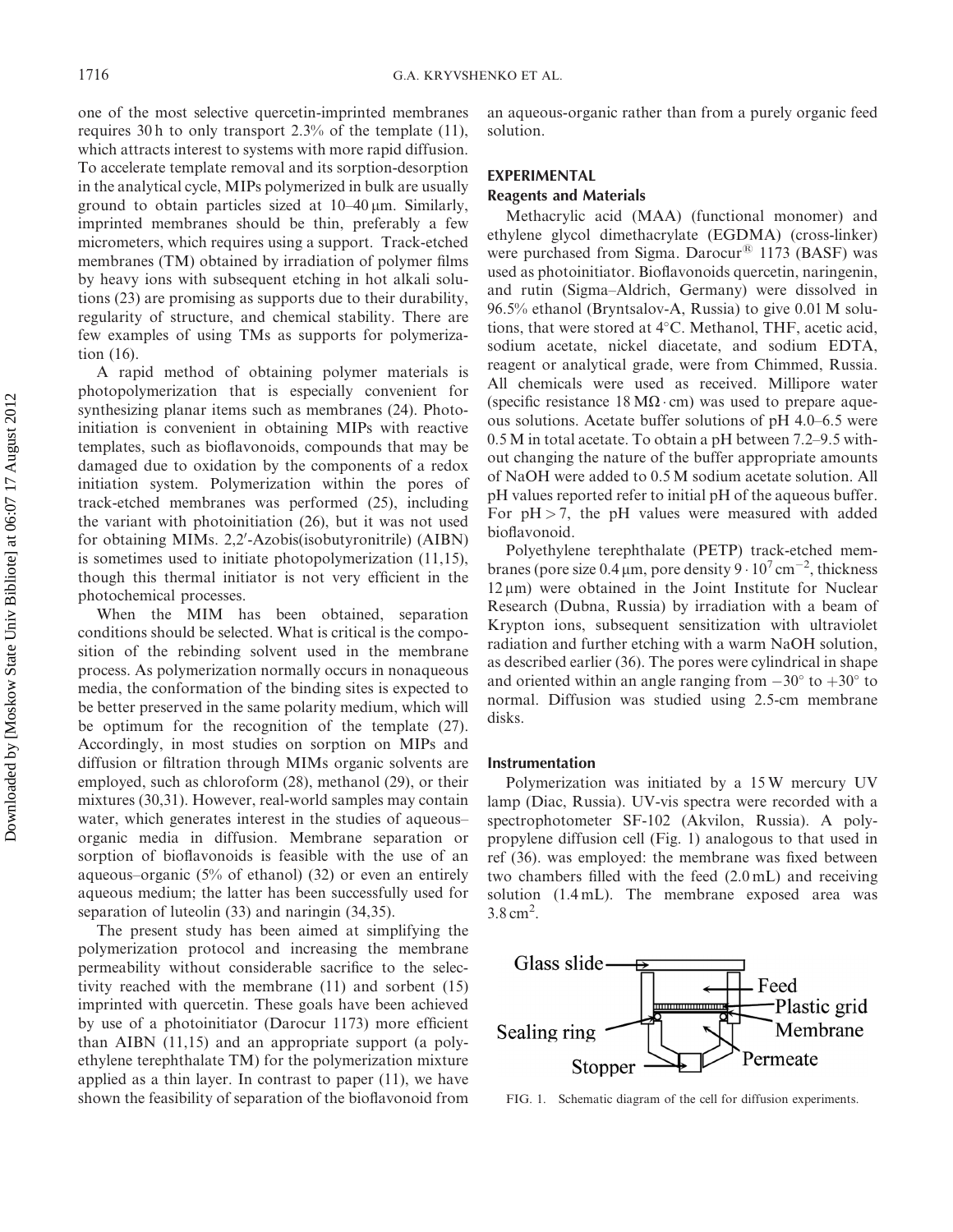#### Preparation of Imprinted and Non-Imprinted Membranes

The preparation of the most permeable membrane is described (membranes with different amounts of the reactants were obtained similarly). Precise weights of quercetin as template (10 mg; not added for the non-imprinted membrane) and nickel diacetate tetrahydrate (21 mg) were dissolved in the mixture of methanol  $(250 \,\mu L)$  and THF  $(500 \,\mu L)$ , which required 5 min of shaking. Then 26 mg of MAA was added and the mixture was left for 15 min to allow for the formation of the pre-polymerization complex. After the addition of 70 mg of Darocur 1173 and 1000 mg of EGDMA and 5 min standing, a 200-µL portion of the mixture was dosed onto a track-etched membrane disk placed on a plastic grid. The excess of the mixture filtered under its weight through the membrane and the grid. After 30 sec, the membrane was pressed between two glass slides  $(2.5 \times 6.0 \text{ cm}^2)$  fastened with two clamps at the ends and placed for 1 hr under the UV lamp at a distance of 7 cm. The glass was partially transparent at  $>$ 300 nm (absorbance) of the slide at the mercury lamp band of 313 nm was about 1.0). The time required for polymerization was 1 hr, which is shorter than in other protocols  $(4 (11)$  or 12 hours  $(15)$ ). (Note: In most procedures for obtaining MIMs, polymerization is carried out after deaeration or under inert gas atmosphere or under vacuum (11,28,32). Carrying out polymerization between the glass slides similar to (11,30) we found that the removal of oxygen from the mixture was unnecessary, most likely due to the slow rate of its income during polymerization. When the photopolymerization of the same mixture was attempted on an open surface, no polymer formed within a few hours).

The fact of polymerization could be confirmed by observing water filtration (an aqueous solution easily passes through a non-modified 0.4-um-pore membrane under its own gravity, while the polymerized membranes did not let water filter even under applied external pressure).

After polymerization, the membrane was washed to remove the template, photoinitiator and metal salt by shaking with 2-mL portions of methanol: glacial acetic acid (9:1,  $v/v$ ) during 15 min in a 25-mL beaker. The absorbance in the range of 250–400 nm decreased to the background absorption of the solvent after 3 washings. Then the membrane was washed by 2 mL of a 0.001 M solution of Na<sub>2</sub>EDTA for 10 min to remove nickel and  $3-5$  min by ethanol to remove water. On the whole, washing operations required 45–60 min (we may note that frequently template is removed during hours or days (15,37)). When the obtained membranes are stored on air, the modification layer tends to peel off; thus, the membranes were stored in acetate buffer (pH 5.4, 0.5 M) at ambient temperature. To evaluate the reproducibility of preparation, the weight of the membranes synthesized on different days was controlled and diffusion studies performed.

#### Transmission Electron Microscopy (TEM)

The membrane was pressed in an incision of an epoxy resin piece and microtomed at room temperature in transverse direction with a diamond knife (Diatome Ltd, Switzerland) to obtain 100- or 300-nm-thick sections, that were picked up on copper TEM grids and imaged with a LEO 912 AB OMEGA microscope (Carl Zeiss, Germany).

#### Diffusion Experiments

Precise weights of bioflavonoids (quercetin, naringenin, and rutin) were dissolved in ethanol to give 0.01 M solutions that were stored at 4°C. Diffusion of individual bioflavonoids was studied separately. The membrane was assembled in the diffusion cell (Fig. 1), the lower chamber (volume 1.4 mL) was filled with a syringe by the receiving solution (normally, THF), and the chamber was stoppered from the bottom. The feed solution (2.0 mL), containing  $5 \cdot 10^{-4}$  M of a bioflavonoid in an appropriate solvent (buffer solution, THF, or their mixture), was pipetted into the top chamber, thus starting the diffusion. The phases were not stirred. All experiments were carried out at room temperature (23– 25°C). In a fixed time (usually 15 min), the receiving solution was withdrawn from the cell with a syringe and diluted with an equal volume of ethanol. Absorbance of the obtained solution at a wavelength corresponding to maximum absorption of the bioflavonoid was measured in a 1-cm cell; in some cases, the absorption spectrum in the range of 220–400 nm was recorded. Concentration of the bioflavonoid in the permeate was calculated knowing the molar absorption coefficient  $\varepsilon$ . Below are given the  $\varepsilon$  values  $(L \cdot mol \cdot cm^{-1})$  for freshly prepared solutions of bioflavonoids in THF: ethanol (1:1,  $v/v$ ): quercetin: 374 nm,  $2.2 \cdot 10^4$ , and  $258$  nm,  $2.0 \cdot 10^4$ ; naringenin: 290 nm,  $1.7 \cdot 10^4$ ; rutin:  $358 \text{ nm}$ ,  $1.1 \cdot 10^4$ . Quercetin was quantified at 374 nm. Non-oxidized quercetin has two absorption bands of close intensity, located around 260 and 370 nm (38) (the precise position of the maxima depends on the nature of the solvent). The observed spectrum of the permeate also had maxima at 257 and 374 nm, which did not differ from the spectrum of quercetin in the same solvent, implying that no oxidation of quercetin occurred during diffusion.

#### Data Treatment

Theoretically, diffusion proceeds until the concentrations in the feed and permeate equalize. We are presenting the diffusion data in the form of permeation  $P$  calculated as the percentage amount of the bioflavonoid in the permeate relative to its theoretical maximum:

$$
P = c_{\text{perm}}/c_{\text{eq}} \times 100\%,
$$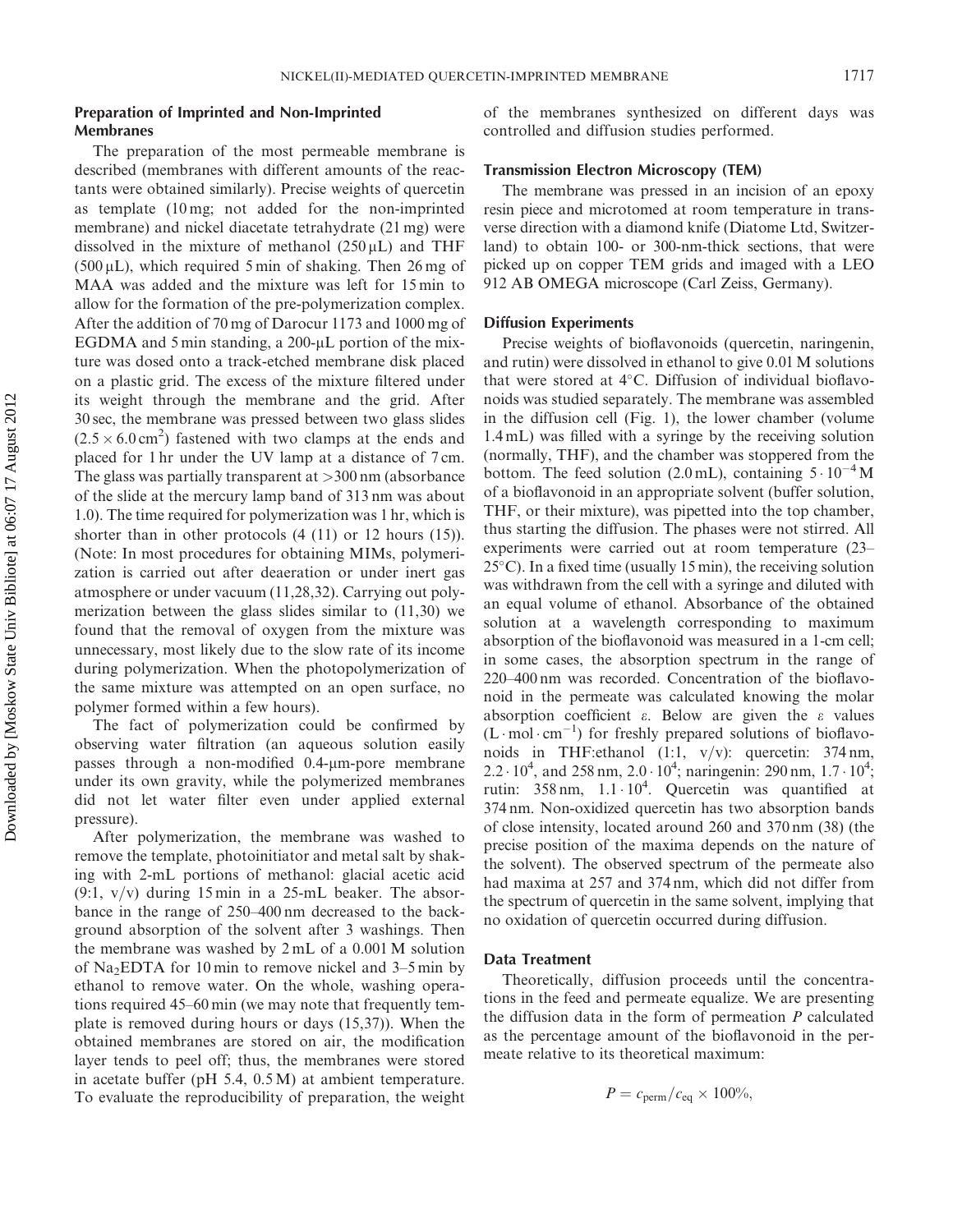where  $c_{\text{perm}}$  stands for the concentration of the bioflavonoid in the receiving solution after a given diffusion time (usually 15 min) and  $c_{eq}$  is its theoretical (equilibrium) concentration in the permeate, calculated as  $c_{\text{feed}} \cdot V_{\text{feed}}/(V_{\text{feed}} + V_{\text{perm}})$ , where  $c_{\text{feed}}$  is the initial concentration of the bioflavonoid in the feed and  $V_{\text{feed}}$  and  $V_{\text{perm}}$  are the volumes of the feed and permeate. For most experiments,  $c_{\text{feed}} = 5.0$ .  $10^{-4}$  M, and hence  $c_{eq} = 2.9 \cdot 10^{-4}$  M. The 2s confidence intervals and error bars on graphs have been calculated for 3 diffusion runs. Repeatability of permeation values for one membrane was within 8–21 relative %.

Selectivity of the separation of bioflavonoids A and B was characterized by the separation factor SF, determined as the ratio of the permeation values:  $SF = P_A/P_B$ . The imprinting factor that characterized the formation of the binding sites was calculated as the ratio of the permeations of the template across the imprinted and non-imprinted membrane: IF =  $P_{\text{im}}/P_{\text{non-im}}$ .

#### RESULTS AND DISCUSSION

#### Structure and Morphology of Polymerized Membranes

To conduct polymerization, a portion of the polymerization mixture was pipetted on a TM disk and its excess freely leaked through the 0.4-µm pores of the membrane. A part of the mixture retained on the support was photopolymerized, as a result of which the polymer films were formed on both sides of the support. TEM data (Fig. 2) show the two regular non-porous polymer layers, one on the top side of the support,  $2.8 \pm 0.2$  µm thick, and the other one on the opposite side,  $0.6 \pm 0.1$  µm thick (calculated by measuring the samples of one membrane in 5 different TEM images).

To verify the reproducibility of polymerization, the weight of membranes was measured. A blank TM disk weighs 6.8 mg, while the weight of a membrane after polymerization in optimum conditions is  $11.2 \pm 0.4$  mg (averaged for 4 imprinted membranes obtained on different days), which implies that layer thickness is reasonably reproducible.

The pore structure of the TM is seriously damaged when a thin microtome is obtained (Fig. 2a). To keep this



FIG. 2. TEM images of a quercetin-imprinted membrane:  $a$  – section along the pores of the TM support (perpendicular to TM surface), 100-nm-thick microtome. Upper and lower layers (1,2) are the polymer films formed during the imprinting procedure. Pore structure of the TM (3) has been destroyed in the course of microtoming;  $b$  – angular section (37° to TM surface), 300-nm-thick microtome. TM pores are filled with a substance of a different density. The direction of movement of the diamond knife coincides with the major axes of most ellipses.

structure, an angular section was made (Fig. 2b), from which it can be seen that all pores are filled with the polymer. Visible voids are located along the direction of cutting; they could result from material deformation while microtoming. However, a more probable reason for the formation of the voids is shrinking of the mixture during polymerization. The actual degree of shrinking is  $6-10\%$ by volume, as it was evaluated by polymerizing the mixture in a capillary (0.5-mm wide, 5 cm long). The formation of the voids between the polymeric core and pore wall implies that the penetrant may pass across the TM within the solvent present in the voids.

#### Diffusion Rate

We have studied the diffusion of quercetin as template and two other common bioflavonoids, rutin and naringenin, as a function of time (Fig. 3). The kinetic curves level off approaching equilibrium state by about 1.5 hours that is close to the time ( $\sim 10^2$  min) required for the quercetinimprinted sorbents obtained in the presence of  $Cu^{2+}$  (15). As seen from Table 1, of six recent molecularly imprinted membranes for which diffusion rates can be estimated, four provide fluxes of  $10^{-8} - 10^{-7}$  mol $\cdot$  cm<sup>-2</sup> $\cdot$  h<sup>-1</sup>, which is less than for the suggested membrane, while only two allow for the greater initial fluxes. This demonstrates that the suggested membrane belongs to the most permeable MIMs.

The selectivity studies have shown (Table 2) that separation factors reach their maxima at 15 min and do not significantly change thereafter. Assuming that selectivity has priority over recovery and with the time-saving purposes, this diffusion time was used for most of the further experiments.

As evidenced by the TEM data (Fig. 2a), the thickness of polymer films on the top and bottom sides of the



FIG. 3. Kinetic curves of diffusion of bioflavonoids ( $\blacklozenge$  – quercetin,  $\blacksquare$  – naringenin,  $\triangle$  – rutin) across the quercetin-imprinted membrane. Polymerization conditions:  $MAA:quercetin = 10:1$ ; nickel:quercetin = 3:1 (mol/ mol), THF:methanol = 2:1 (v/v). Diffusion conditions: feed, THF:0.5M acetate buffer, pH 5.4 (20:80, v/v),  $5 \cdot 10^{-4}$  M quercetin; receiving phase, THF:  $t = 15$  min.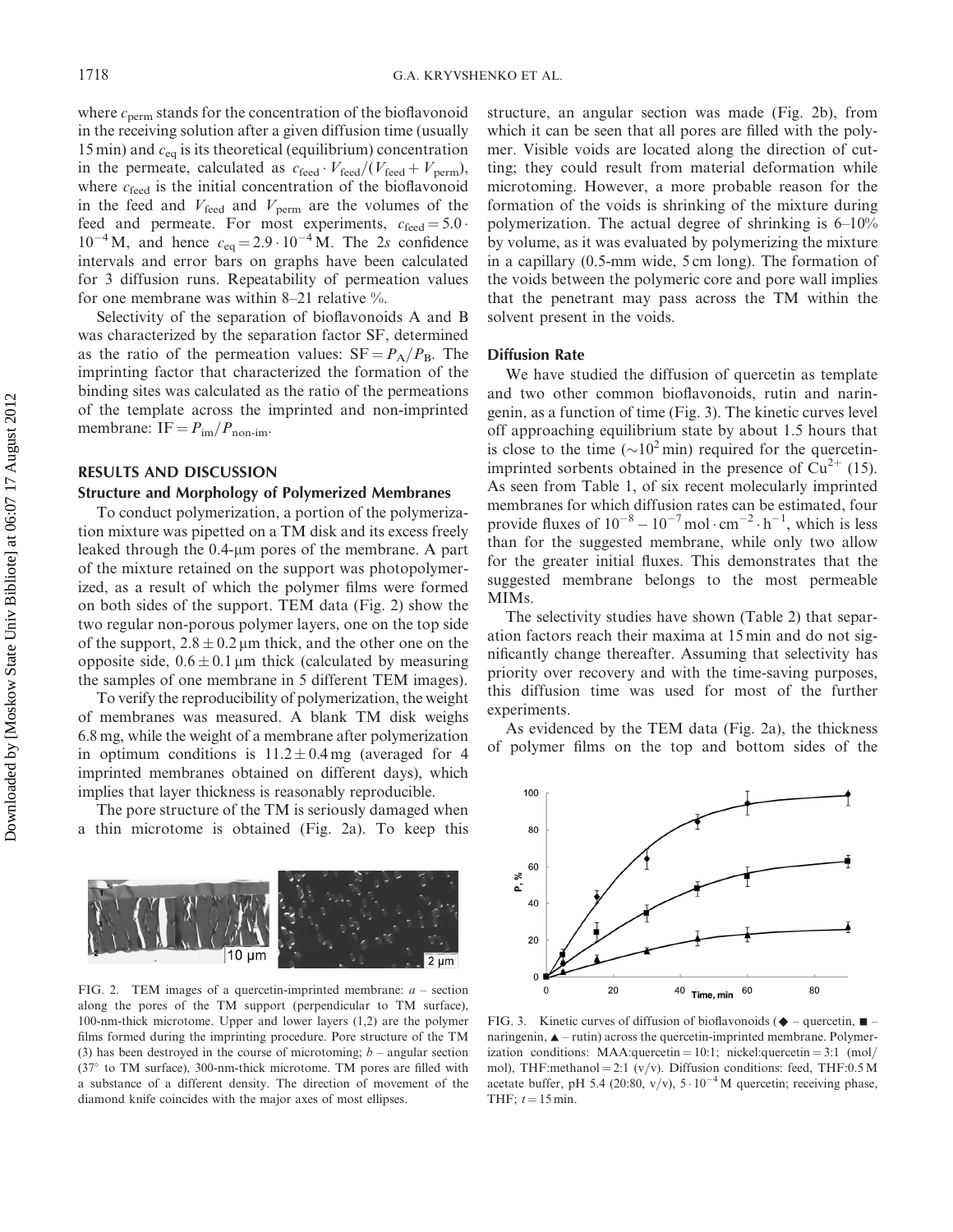| Membrane composition/support                                                  | Penetrant, its initial<br>concentration, M               | Maximum<br>flux observed.<br>$mol \cdot cm^{-2} \cdot h^{-1}$ | Reference  |
|-------------------------------------------------------------------------------|----------------------------------------------------------|---------------------------------------------------------------|------------|
| 4-Vinylpyridine-EGDMA (stand alone)                                           | Quercetin, $2 \cdot 10^{-3}$                             | $1.6 \cdot 10^{-8}$                                           | (11)       |
| MAA-EGDMA/cellulose acetate                                                   | 6-Benzyladenine, $3 \cdot 10^{-3}$                       | $6.1 \cdot 10^{-8}$                                           | (39)       |
| MAA-(hydroxymethyl)propane<br>trimethacrylate/poly(tetrafluoroethylene)       | Trimethoprim, $5 \cdot 10^{-4}$                          | $\sim$ 1 · 10 <sup>-7</sup>                                   | (40)       |
| $MAA-1,1,1-(trishydroxymethyl)propane$<br>trimethacrylate, composite membrane | Carboxybenzoyl-L-tyrosine, $2 \cdot 10^{-3}$             | $1.2 \cdot 10^{-7}$                                           | (33)       |
| MAA-EGDMA/PETP                                                                | Quercetin, $5 \cdot 10^{-4}$                             | $1.8 \cdot 10^{-7}$                                           | This study |
| Acrylic acid-EGDMA/polyamide-6                                                | <i>trans</i> -2-Phenyl-1-cyclohexanol, $7 \cdot 10^{-3}$ | $7 \cdot 10^{-7}$                                             | (41)       |
| Aminopropyl triethoxysilane-<br>tetraethoxysilane                             | Luteolin, $2 \cdot 10^{-3}$                              | $4.2 \cdot 10^{-6}$                                           | (42)       |

TABLE 1 Maximum diffusion fluxes across molecularly imprinted membranes

\**Notes*. References to the publications of 1990-s can be found in paper (3); the fluxes do not exceed  $2 \cdot 10^{-8}$  mol $\cdot$ cm<sup>-2</sup> $\cdot$ h<sup>-1</sup>. Many other MIMs have only been characterized in sorption or filtration experiments (15,32,34,35,43), in which cases the diffusion flux data are unavailable.

membrane is different, which is a direct consequence of the polymerization protocol used. However, no signs of anisotropic permeability have been found, as the diffusion rates are equal independently of the membrane position (Table 3).

Quercetin is transported more rapidly than other bioflavonoids, which is understandable: adsorption of the template on selective binding sites raises its quasi-equilibrium concentration within the membrane and hence improves both its outflow from and inflow to the membrane. This implies that the template will diffuse faster than the non-imprinted species.

However, it is supposed that the polymerized layers should cause some diffusional resistance, but the transport of the template across the imprinted membrane is even more rapid than across a bare support (Table 3). To make this possible, the template diffusion rate within the imprinted

TABLE 2 Characteristics of the quercetin-imprinted membrane measured at various diffusion times

|                        |                      | Separation factor        |                     |  |  |
|------------------------|----------------------|--------------------------|---------------------|--|--|
| Diffusion<br>time, min | Imprinting<br>factor | Quercetin/<br>naringenin | Quercetin/<br>rutin |  |  |
| 5                      | 6.3                  | 0.6                      | 2.6                 |  |  |
| 15                     | 9.3                  | 1.8                      | 4.4                 |  |  |
| 30                     | 9.0                  | 1.7                      | 4.1                 |  |  |
| 45                     | 8.8                  | 1.8                      | 4.0                 |  |  |
| 60                     | 8.1                  | 1.7                      | 4.1                 |  |  |
| 90                     | 7.8                  | 1.5                      | 3.6                 |  |  |

\**Note*. For conditions, see Fig. 3.

polymer or within the pores must be faster than that within the pores of the original track-etched membrane. In the literature, much higher permeability compared with the blank membranes was observed for a number of freestanding MIMs (3). Transport rates were paradoxically increased in the TMs whose pores were filled with anionic polyelectrolyte Nafion (44). A model describing the phenomenon suggested the existence of a narrow solvent layer between the pore wall and polymer core, acting as a "swift lane" for the diffusing low-molecular species (45). In case the voids described in section 3.1 actually existed in the working membrane, they could serve as ''lanes,'' providing rapid transport.

The diffusion rates commented in this paragraph are dependent on the polymerization procedure used to modify the membrane and by diffusion conditions, which are discussed below.

TABLE 3 Permeation of quercetin (% of equilibrium concentration) across the imprinted and non-imprinted membranes (diffusion time 15 min, for other conditions see Fig. 3)

| Membrane side   | Non-imprinted | Quercetin-imprinted |
|-----------------|---------------|---------------------|
| facing the feed | membrane      | membrane            |
| Top side*       | $6 + 2$       | $44 + 4$            |
| Bottom side*    | $5 + 2$       | $43 + 3$            |

According to the position of the membrane during polymerization.

Notes. Permeation across initial track-etched TM under these conditions was  $29 + 3\%$ . Data have been obtained form 5 diffusion runs, and uncertainties calculated for the significance level of 0.95.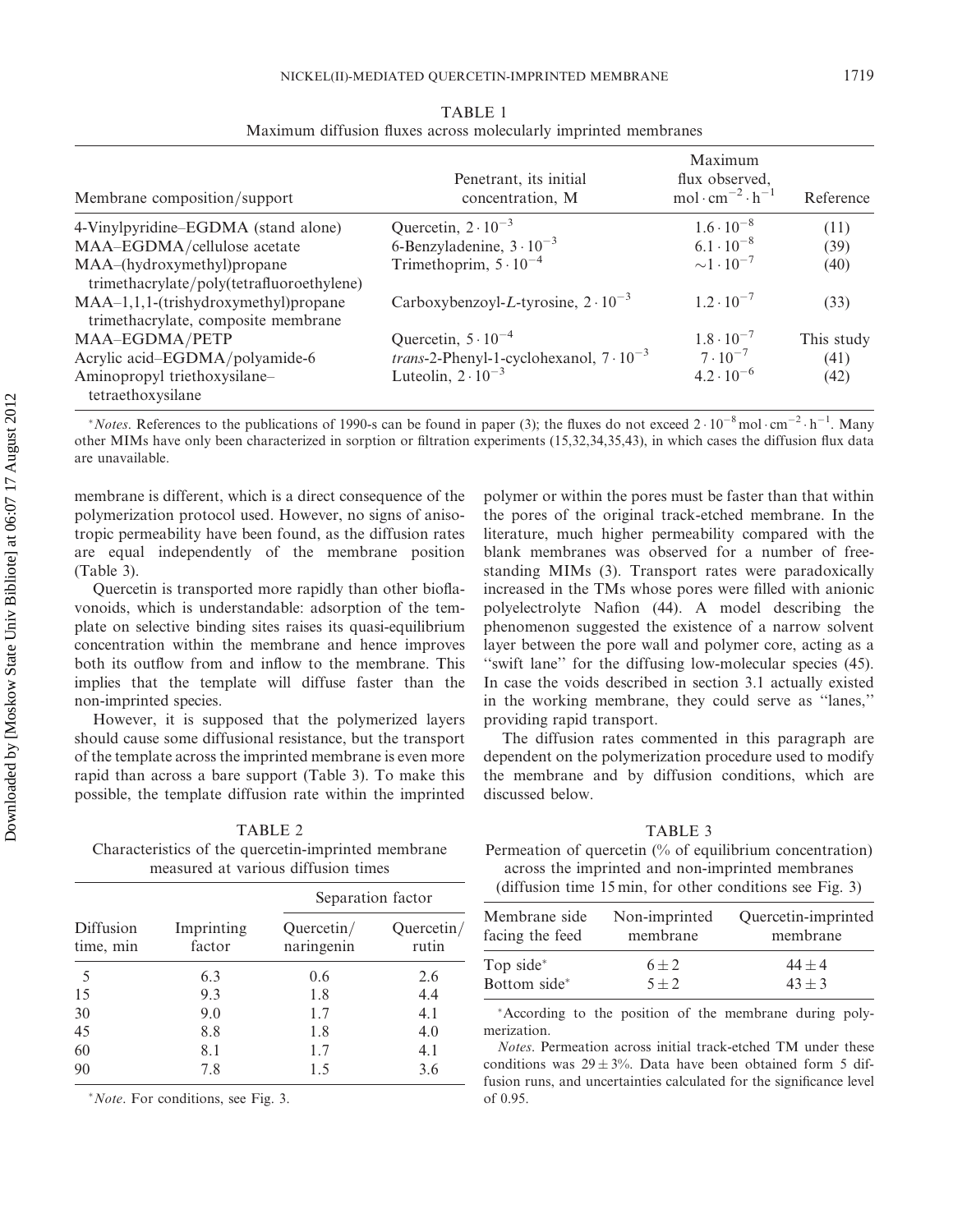| s were event implimes monitorwise |                  |       |                              |            |                   |                                      |
|-----------------------------------|------------------|-------|------------------------------|------------|-------------------|--------------------------------------|
|                                   |                  |       | Permeation, % of equilibrium |            |                   |                                      |
| Membrane,                         | concentration    |       |                              | Imprinting | Separation factor |                                      |
| polymerized                       | <b>Ouercetin</b> | Rutin | Naringenin                   | factor     |                   | Quercetin/rutin Quercetin/naringenin |
| without $Ni(II)$<br>with $Ni(II)$ | 14<br>44         | 10    | 22<br>24                     | 2.0<br>9.2 | 4.4               | 0.7                                  |

TABLE 4 Effect of nickel salt introduced into the polymerization mixture on the characteristics of the obtained quercetin-imprinted membrane

\*Note. For conditions, see Fig. 3.

### Polymerization Conditions: Effect of Nickel Salt

The properties of MIMs polymerized with and without nickel(II) (Table 4) show that the metal ion affects both the permeability and the selectivity: the membrane obtained with nickel is more permeable to the template and other bioflavonoids, and the separation factors are also higher for this membrane. The imprinting factor for this membrane is also 4.6 times higher. The obtained results imply that nickel ion probably coordinates the template and monomer even in the presence of such a polar polymerization solvent as THF, promoting the formation of efficient binding sites.

The effect of the amount of nickel in the polymerization mixture was also studied (Fig. 4). Maximum permeability and imprinting factor are observed for metal: template ratio of 3:1 in the polymerization mixture. Metal-to-template ratio does not significantly affect the selectivity, though maximum separation factors are reached for the same 3:1 value (for MAA: quercetin ratio of 10:1, they are:  $SF(quercetin/naringenin) = 1.8$  and  $SF(quercetin/rutin) =$ 4.4). Higher and lower Ni(II) content lead to membranes with lower selectivity (data not shown). Existence of an optimum metal-to-template ratio can be understood supposing that low amount of metal in the mixture does not bind all

the template (leading to difficulties in obtaining imprints, especially in a polar solvent), while an insufficient amount of the template lowers the number of recognition sites.

It is important to stress that the membranes polymerized with nickel do not contain the metal at the time the diffusion is conducted. The necessity to remove the metal for the membrane to be efficient was shown in a number of papers (6,9). Accordingly, we washed out nickel(II) by 0.001 M EDTA after polymerization. Absence of trace metal in the membrane has been confirmed by determination of nickel (46) after hydrolyzing the membrane with hot alkali. So, most experiments were conducted with metal-free membranes.

The question that has to be answered is what will happen if the metal is introduced in the feed solution. If during polymerization the metal ion has formed a complex with both template and monomer, as shown in Fig. 5, adding Ni(II) into the feed should promote the formation of the same type structure, or in other words, facilitate template binding. As known from literature, for some membranes polymerized with a transition metal salt, the metal introduced into the feed really accelerates the diffusion of the template, (11) but in some other systems it does not (15). Our experiments show (Table 5) that addition of nickel into the feed does not improve the transport of quercetin





FIG. 4. Permeation of the bioflavonoids (% of equilibrium concentration) across the quercetin-imprinted membranes polymerized with various metal-to-template ratios (mol/mol).  $\bullet$  – quercetin,  $\nabla$  – naringenin,  $\blacksquare$  – rutin. For the conditions, see Fig. 3.

FIG. 5. A possible scheme of interaction of template, monomer and metal ion in metal ion-mediated imprinting. Suggested in paper (15) for copper(II) complexes.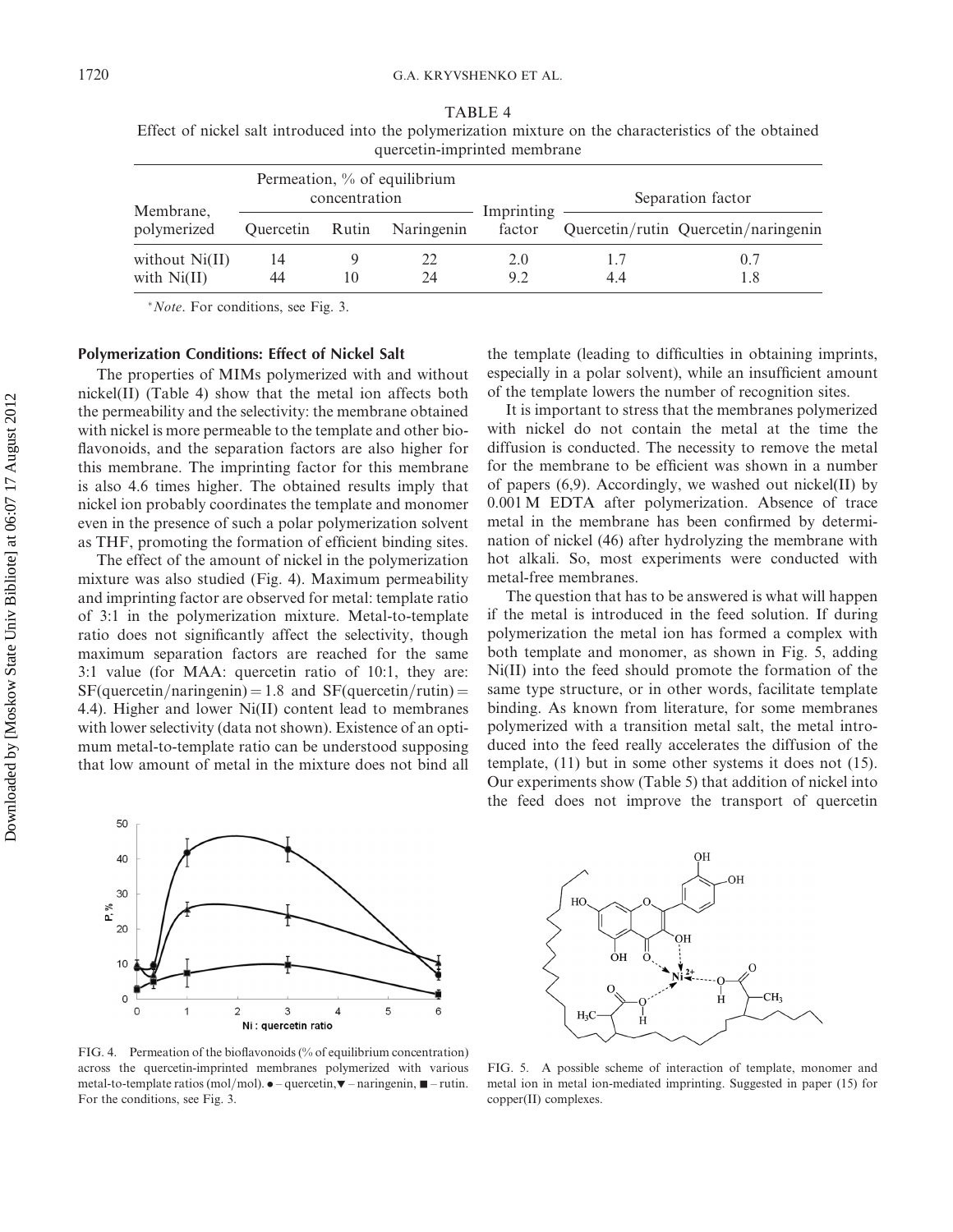TABLE 5 Permeation of quercetin (% of equilibrium concentration) across the membranes depending on the presence of nickel(II) in the feed solution

|                                 | Membrane |                         |  |  |
|---------------------------------|----------|-------------------------|--|--|
| Composition of the feed         |          | Imprinted Non-imprinted |  |  |
| Quercetin only                  | $44 + 4$ | $6 + 2$                 |  |  |
| Quercetin and $Ni(CH_3COO)_2^*$ | $39 + 3$ | $7 + 1$                 |  |  |
| Quercetin-nickel complex**      | $23 + 2$ | $3 + 1$                 |  |  |

\*Notes. Feed: THF:0.5 M acetate buffer, pH 5.4 (20:80, v/v); initial concentrations:  $5 \cdot 10^{-4}$  M quercetin,  $1.5 \cdot 10^{-3}$  M Ni(CH<sub>3</sub>COO)<sub>2</sub>; receiving phase: THF;  $t = 15$  min;  $n = 3$ ,  $P = 0.95$ . For polymerization conditions, see Fig. 3.

Mixed directly before diffusion.

\*\*Quercetin and  $Ni(CH_3COO)_2$  solutions were mixed 15 min before diffusion.

(formation of Ni(II)–quercetin complex even retards diffusion). As it has been found in separate experiments, the metal does not cause sorption of quercetin on the MIM either (data not shown). This implies that the presence of metal in this system does not promote template binding. We have to conclude that either the actual structure of the pre-polymerization complex differs from the scheme depicted in Fig. 5, or the mechanism of the facilitated diffusion of the templates across such membranes is quite different from the generally accepted one. In any case, the reasons for the efficiency of metal ion-mediated imprinting require further investigation.

#### Effect of Monomer-to-template Ratio

The monomer-to-template ratio is supposed to affect the number and quality of the binding sites (47). If polymerization is conducted in the presence of a transition metal, the selected functional monomer must form a pre-polymerization complex with both the template and metal ion. Such monomers as vinyl imidazol, (48) 4-vinylpyridine (11) and MAA (7) were successfully used in metal-mediated imprinting. MAA was also used in imprinting of quercetin (20).

We obtained a number of membranes with varied MAA: quercetin ratio and studied their selectivity towards quercetin (Table 6). As seen from Table 6, lack of monomer is detrimental for the permeability, which agrees with the idea that the monomer-template complex is not very stable, and thus an excess of monomer is needed. On the other hand, its large excess also leads to a gradual decrease in permeation, probably due to the decrease in the number of binding sites.

Monomer-to-template ratio has a significant effect on the membrane selectivity and imprinting factors (Table 6). Maximum imprinting factor (IF = 22) is reached at the MAA:quercetin ratio of 50, which coincides with the maximum selectivity quercetin/naringenin ( $SF = 4.9$ ). At the same time, maximum selectivity quercetin/rutin is observed at a different monomer-to-template ratio (10:1), which, in its turn, coincides with the maximum permeability to quercetin. This implies that there is no general optimum, and the ratio of monomer to template should be selected depending on the current task. In choosing other parameters of this study, we aimed at maximum selectivity in quercetin/rutin pair.

Maximum separation factors reached with the obtained membranes (4.9 for the pair quercetin/naringenin and  $4.5$ for quercetin/rutin, Table 6) are close to those obtained by Wang's group in membrane (11) and sorbent (15) studies (about 7 for quercetin/naringenin  $(11,15)$ ; 5.4  $(11)$ ) and 9.5 (15) for quercetin/rutin).

The diffusion results did not significantly change for repeated polymerizations; for example, the P values for the membranes most permeable to quercetin (with MAA: quercetin  $= 10:1$ ) obtained on 3 different days were equal to (%):  $42 \pm 4$ ,  $37 \pm 5$  and  $45 \pm 6$ , which gives an average value of  $41 \pm 4$ . That allowed us to obtain consistent data in case of membrane rupture or damage.

|                            | TABLE 6                                                                                         |                    |                   |
|----------------------------|-------------------------------------------------------------------------------------------------|--------------------|-------------------|
|                            | Effect of monomer-to-template ratio on the characteristics of the quercetin-imprinted membranes |                    |                   |
| $MA$ $\Lambda$ concreating | Permeation, % of equilibrium concentration                                                      | $Imminline \alpha$ | Separation factor |

| $MAA$ , quelectule<br>ratio (mol/mol) | <b>Ouercetin</b> | Rutin      | Naringenin | <b>IMPLINUILLE</b><br>factor |     | Quercetin/rutin Quercetin/naringenin |
|---------------------------------------|------------------|------------|------------|------------------------------|-----|--------------------------------------|
|                                       | $19 \pm 2$       | $10 \pm 1$ | $27 + 4$   |                              | 1.8 | 0.7                                  |
| 10                                    | $42 \pm 4$       | $9 \pm 1$  | $24 \pm 5$ |                              | 4.5 | 1.8                                  |
| 20                                    | $28 \pm 3$       | $11 \pm 1$ | $10 \pm 2$ | 14                           | 2.5 | 3.2                                  |
| 50                                    | $31 \pm 1$       | $13 \pm 1$ | $7 \pm 1$  | 22                           | 2.3 | 4.9                                  |
| 75                                    | $27 + 4$         | $12 \pm 2$ | $6 \pm 1$  |                              |     | 4.9                                  |
| 100                                   | $22 + 2$         | $11 + 2$   | $7 \pm 1$  |                              |     | 3.2                                  |

\*Notes. For other polymerization and diffusion conditions, see Fig. 3. Average values and uncertainties were calculated from 3 parallel diffusion runs ( $P = 0.95$ ).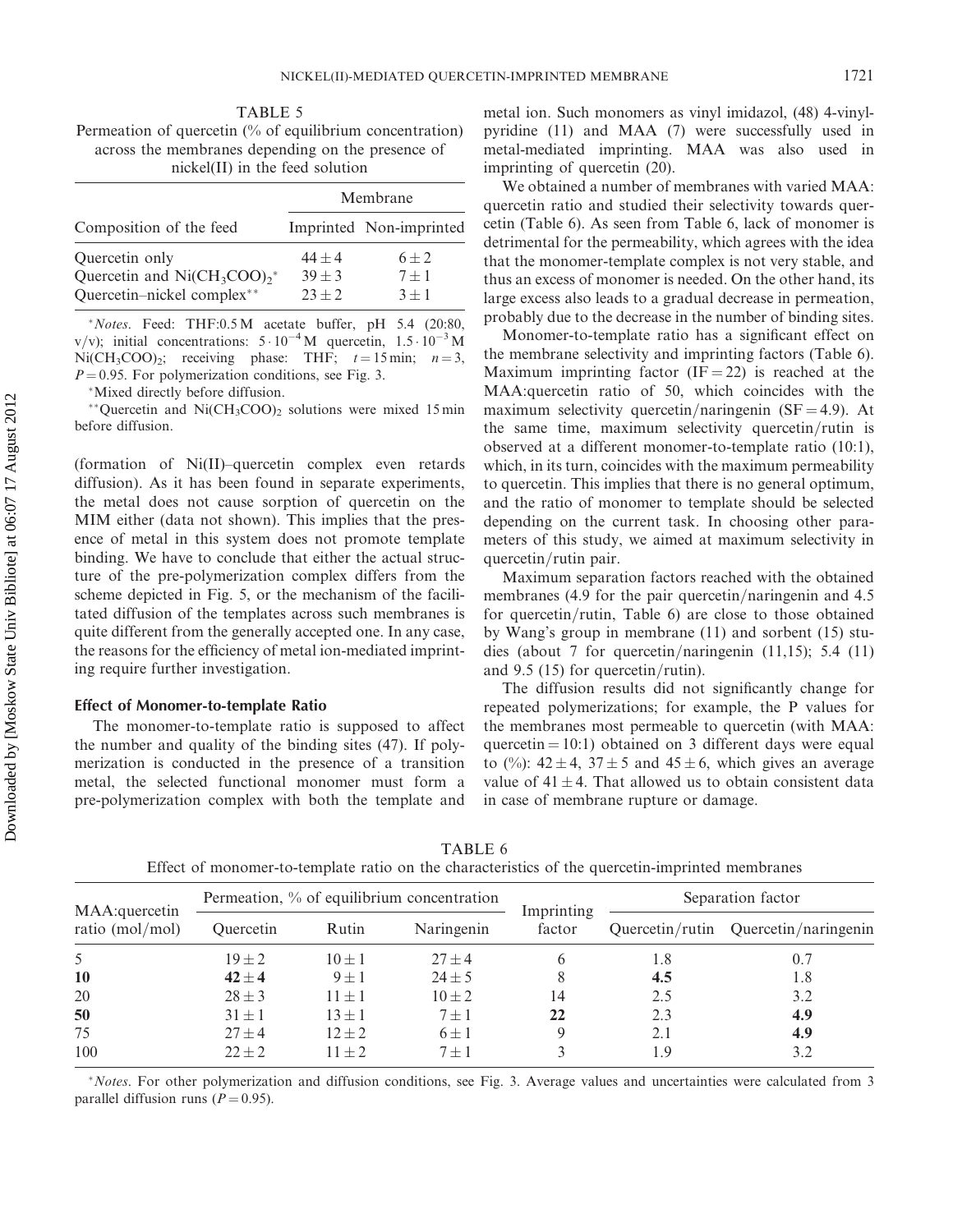| TABLE 7                                                                                                                 |
|-------------------------------------------------------------------------------------------------------------------------|
| Effect of THF: methanol ratio in the polymerization mixture on the characteristics of the quercetin-imprinted membranes |

| THF:methanol     |                  | Permeation, % of equilibrium concentration |            |        | Imprinting | Separation factor                    |     |  |
|------------------|------------------|--------------------------------------------|------------|--------|------------|--------------------------------------|-----|--|
| ratio $(v/v)$    | <b>Ouercetin</b> | Rutin                                      | Naringenin | factor |            | Quercetin/rutin Quercetin/naringenin |     |  |
| 3:1              | imprinted        | 39                                         |            | 24     |            | 3.5                                  | 1.6 |  |
|                  | non-imprinted    | 5.6                                        | 4.8        | 6.8    |            |                                      |     |  |
| 2:1              | imprinted        | 43                                         | 8.6        | 21     | Q          | 5.0                                  | 2.0 |  |
|                  | non-imprinted    | 4.6                                        | 0.8        | 13     |            |                                      |     |  |
| imprinted<br>1:3 |                  | 17                                         | 7.1        | 14     | 4          | 2.4                                  | 1.2 |  |
|                  | non-imprinted    | 4.2                                        | 5.2        | 5.8    |            |                                      |     |  |

Note. For other conditions, see Fig. 3.

#### Composition of the Porogenic Solvent

The nature of the porogenic solvent affects the energy of non-covalent bonding between the template and monomer, which influences the selectivity of the obtained binding sites (1,2,49). At the same time, the solvent must provide homogeneity of the polymerization mixture. For obtaining the imprints of quercetin by polymerization of acrylamide-EGDMA mixture, THF was found (19) to be the best solvent (the others were 1,4-dioxane, acetone, and acetonitrile). THF with additions of methanol was successfully used in the synthesis of a quercetin-imprinted membrane using 4-vinylpyridine as monomer (11). THF-methanol mixtures were also used in this study.

As can be seen from Table 7, a higher fraction of methanol (THF:methanol, 1:3) results in slower and less selective transport of the template, probably due to the destabilizing effect of the polar medium on the monomer–template interactions (27). Smaller contents of methanol lead to more permeable and selective membranes. Amounts of methanol lower than 25% vol. could not be used because of low solubility of quercetin in THF. In other experiments, 2:1 ratio of

TABLE 8 Effect of the composition of the feed on the permeability of the quercetin-imprinted membrane

| Content of buffer                                 |        | Separation factor |                                               |  |
|---------------------------------------------------|--------|-------------------|-----------------------------------------------|--|
| solution in $THF -$<br>buffer mixture $(\%$ vol.) | factor | rutin             | Imprinting Quercetin/Quercetin/<br>naringenin |  |
|                                                   |        | 1.1               | 0.5                                           |  |
| 20                                                | 3      | 0.6               | 0.2                                           |  |
| 40                                                |        | 1.5               | 0.9                                           |  |
| 60                                                |        | 2.1               | 1.1                                           |  |
| 80                                                |        | 4.4               | 1.8                                           |  |
| 100                                               |        | 29                | 0.8                                           |  |

\**Note*. For other conditions, see Fig. 3.

these solvents was used as providing maximum separation factors.

#### Diffusion Conditions: Composition of the Feed

Generally, the synthesis of MIPs is conducted in nonaqueous solvents, and the obtained sorbents and membranes are supposed to be efficient in organic media. Polar environments weaken polar interactions of the template with the binding site and promote less specific hydrophobic interactions, thus impeding molecular recognition (27). The addition of an organic solvent to water is favorable, as it reduces non-specific bonding (50). Sometimes membrane diffusion from aqueous-organic and aqueous media is selective (39,42). Aqueous-containing solutions may be especially useful in the determination of bioflavonoids, which stimulated us to study an aqueous buffer as a possible component of the feed. Another constituent of the feed is an organic solvent; it is more favorable to use the same solvent as employed on the polymerization stage, as it would increase the chance for the binding sites to accept the right conformation.

As the feed, we used the mixtures of an acetate buffer solution with THF employed as polymerization solvent; neat THF was used as receiving solution. Maximum permeability for the template is observed for 20% of THF and 80% of acetate buffer. The same composition of the feed is optimum in terms of imprinting factor and selectivity (Table 8).

The pH value of the buffer has no dramatic effect on the permeability. The permeation is maximum around pH 9.2 and 5.4 (data not shown). Maximum selectivity of diffusion is reached at pH 5.4, for which reason this pH value was used in all other experiments. These results confirm the regularity known for MAA-based MIPs, for which optimum pH of template binding frequently lies between 5 and 6 (27). This pH value is close to  $pK_a$  of carboxylic groups and thus provides comparable quantities of –COOH and –COO– moieties, which may favor the formation of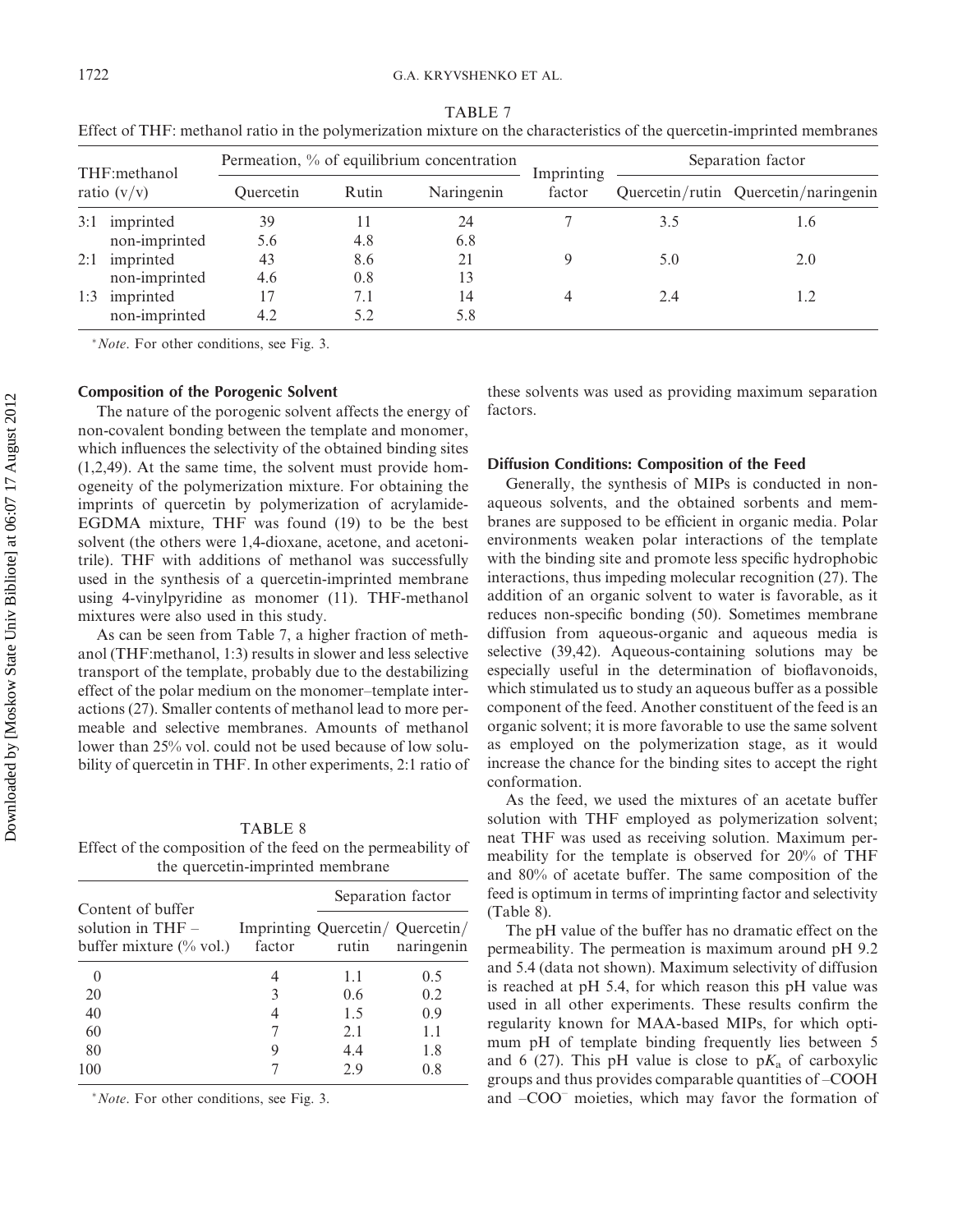H-bonds with the analytes through oxygen atoms and carboxylates, respectively.

#### **CONCLUSION**

In this study we have obtained a highly permeable and selective quercetin-imprinted membrane by a rapid and simple polymerization procedure. The technique used for obtaining the membrane provides certain advantages over the previous papers: we have shortened the polymerization time and avoided the stage of degassing the polymerization mixture; minimization of the amount of the mixture polymerized on a track-etched support results in the formation of thin selective layers with easily accessible binding sites, which ensures fast removal of the template and its rapid transport in diffusion experiments. The suggested polymerization protocol improves the permeability compared to paper (11), not seriously altering the separation efficiency. The results of this study also demonstrate that diffusion of quercetin across an imprinted membrane may be successfully performed from an aqueous–organic into an organic solution.

Further improvement of the selectivity of metal-ion mediated MIMs is a challenging task. Varying the nature of the metal ion may become a powerful tool of adjusting the binding sites selectivity. A correct choice of the combination of a transition metal, template, and monomer may help in the development of highly permeable and at the same time selective MIMs; however, the problem lies in the fact that the mechanism of action of metal-ion mediators and causes of their favorable effect are not completely understood. More research should be focused on this issue.

#### ACKNOWLEDGEMENTS

The authors are grateful to the Russian Foundation for Basic Research for financial support (project No 10-03- 01023-a) and Elena Khanonina (BASF Russia) for the sample of Darocur $^{\circledR}$  1173.

#### **REFERENCES**

- 1. Alexander, C.; Andersson, H.S.; Andersson, L.I.; Ansell, R.J.; Kirsch, N.; Nicholls, I.A.; O'Mahony, J.; Whitcombe, M.J. (2006) Molecular imprinting science and technology: a survey of the literature for the years up to and including 2003. J. Mol. Recognit., 19 (2): 106-180.
- 2. Piletsky, S.; Turner, A.P.F.; eds. (2006) Molecular Imprinting of Polymers; Landes Bioscences: Georgetown, Washington, DC.
- 3. Ulbricht, M. (2004) Membrane separations using molecularly imprinted polymers. J. Chromatog., 804 (1): 113–125.
- 4. Steinke, J.; Sherrington, D.C.; Dunkin, I.R. (1995) Imprinting of synthetic polymers using molecular templates. Adv. Polym. Sci., 123: 81–125.
- 5. Fujii, Y.; Kikuchi, K.; Matsutani, K.; Adachi, M.; Syoji, M.; Haneishi, I. (1985) Formation of a specific coordination cavity for a chiral amino-acid by template synthesis of a polymer Schiff base cobalt(III) complex. J. Chem. Soc. Chem. Commun., (7): 415–417.
- 6. Chou, S.K.; Syu, M.J. (2009) Via zinc(II) protoporphyrin to the synthesis of poly(ZnPP-MAA-EGDMA) for the imprinting and selective binding of bilirubin. Biomater., 30 (7): 1255–1262.
- 7. Papaioannou, E.H.; Liakopoulou-Kyriakides, M.; Papi, R.M.; Kyriakidis, D.A. (2008) Artificial receptor for peptide recognition in protic media: The role of metal ion coordination. Mater. Sci. Eng., 152 (1–3): 28–32.
- 8. Zheng, M.-X.; Li, S.-J.; Luo, X. (2007) Rationally designing molecularly imprinted polymer toward a high specific adsorbent by using metal as assembled pivot. J. Macromol. Sci. A, 44 (11): 1187–1194.
- 9. Wang, J.; Hua, Z.D.; Chen, Z.Y.; Li, Y.Z.; Zhao, M.P. (2009) Molecular imprinting of protein by coordinate interaction. Chin. Chem. Lett., 20 (6): 747–750.
- 10. Wu, L.; Li, Y. (2004) Metal ion-mediated molecular-imprinting polymer for indirect recognition of formate, acetate and propionate. Anal. Chim. Acta, 517 (1–2): 145–155.
- 11. Fan, P.M.; Wang, B. (2010) Preparation of quercetin's metalcomplexing imprinted polymer membrane and its properties. Acta Chim. Sin., 68 (24): 2543–2550.
- 12. Wu, L.Q.; Li, Y.Z. (2003) Picolinamide-Cu(Ac)2-imprinted polymer with high potential for recognition of picolinamide-copper acetate complex. Anal. Chim. Acta, 482 (2): 175–181.
- 13. Song, X.L.; Wang, J.; Zhu, J. (2009) Effect of porogenic solvent on selective performance of molecularly imprinted polymer for quercetin. Mater. Res., 12 (3): 299–304.
- 14. Esfandyari-Manesh, M.; Javanbakht, M.; Atyabi, F.; Badiei, A.; Dinarvand, R. (2011) Effect of porogenic solvent on the morphology, recognition and release properties of carbamazepine-molecularly imprinted polymer nanospheres. J. Appl. Polym. Sci., 121: 1118–1126.
- 15. Shan, J.J.; Wang, B. (2011) Preparation and characterization of a metal-complexing imprinted polymer for improved quercetin recognition. Sep. Sci. Technol., 46 (1): 164–171.
- 16. Ulbricht, M.; Belter, M.I.; Langenhangen, U.; Schneider, F.; Weige, W. (2002) Novel molecularly imprinted polymer (MIP) composite membranes via controlled surface and pore functionalizations. Desalination, 149 (1–3): 293–295.
- 17. Shan, J.J.; Wang, B. (2011) Preparation of quercetin-Cu(II) complex molecularly imprinted polymer and its binding characteristics. Acta Polym. Sin., (1): 100–106.
- 18. Song, X.L.; Li, J.H.; Wang, J.T.; Chen, L.X. (2009) Quercetin molecularly imprinted polymers: preparation, recognition characteristics and properties as sorbent for solid-phase extraction. Talanta, 80 (2): 694–702.
- 19. Kudrinskaya, V.A.; Dmitrienko, S.G.; Zolotov, Yu.A. (2009) Synthesis and study of sorption properties of polymers molecularly imprinted with quercetin. Moscow Univ. Chem. Bull., 50 (3): 156–163.
- 20. Batlokwa, B.S.; Mokgadi, J.; Nyokong, T.; Torto, N. (2011) Optimal template removal from molecularly imprinted polymers by pressurized hot water extraction. Chromatographia, 73 (5–6): 589–593.
- 21. Gam-Derouich, S.; Nguyen, M.N.; Madani, A.; Maouche, N.; Lang, P.; Perruchot, C.; Chehimi, M.M. (2010) Aryl diazonium salt surface chemistry and ATRP for the preparation of molecularly imprinted polymer grafts on gold substrates. Surf. Interface Anal., 42 (6-7): 1050–1056.
- 22. Fan, P.M.; Wang, B. (2010) Regulatory effects of Zn(II) on the recognition properties of metal coordination imprinted polymers. J. Appl. Polym. Sci., 166 (1): 258–266.
- 23. Apel, P. (2001) Track etching technique in membrane technology. Radiat. Meas., 34 (1–6): 559–566.
- 24. He, D.; Susanto, H.; Ulbricht, M. (2009) Photo-irradiation for preparation, modification and stimulation of polymeric membranes. Progr. Polym. Sci., 34 (1): 62–98.
- 25. Martin, C.R. (1996) Membrane-based synthesis of nanomaterials. Chem. Mater., 8 (8): 1739–1746.